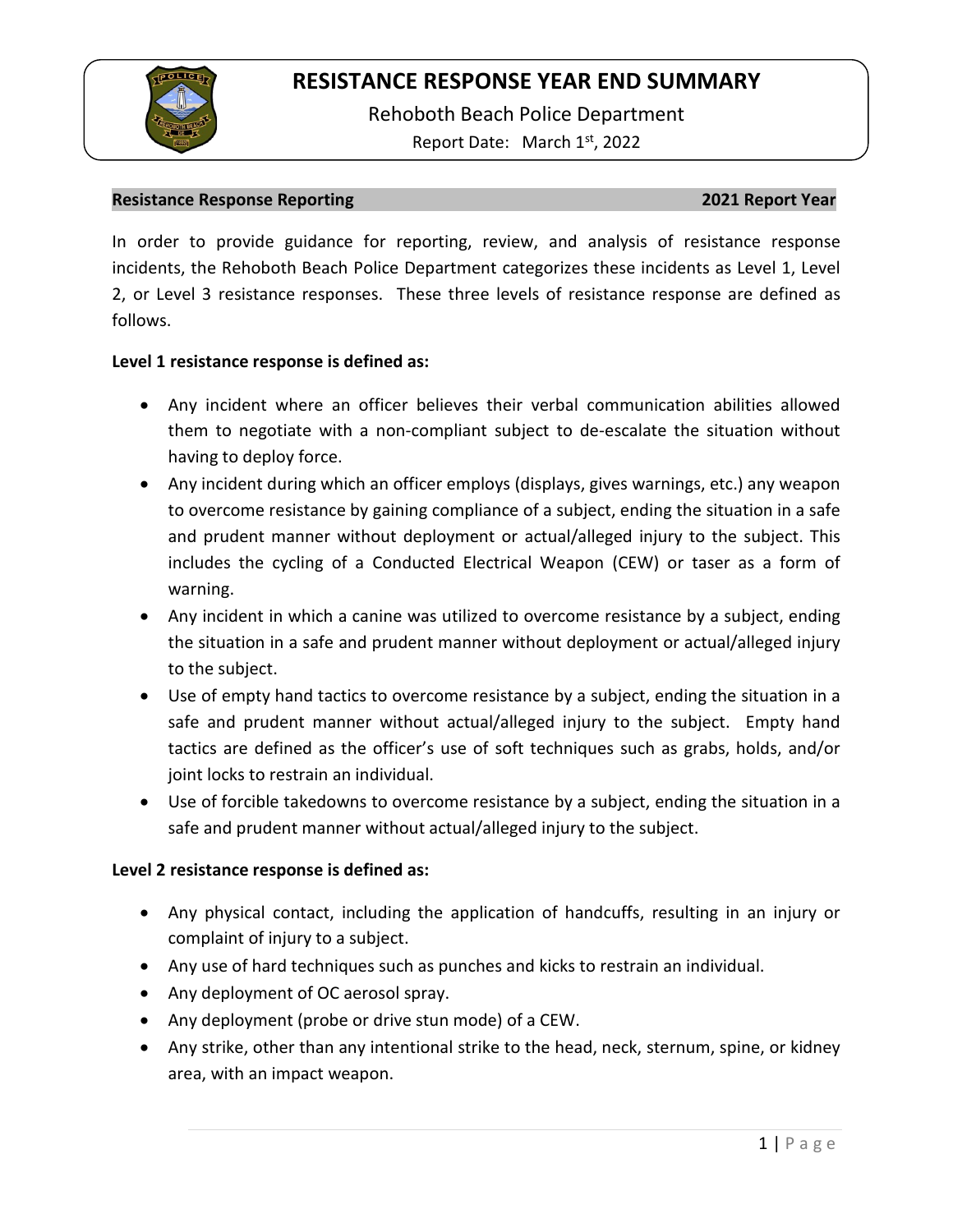

Rehoboth Beach Police Department

Report Date: March 1<sup>st</sup>, 2022

• Any incident in which a canine was utilized to overcome resistance by a subject resulting in actual/alleged injury.

## **Level 3 resistance response is defined as:**

- Any deadly force response or any incident involving the death of a person while in police custody.
- Any firearm discharge by an officer, including unintentional discharges.
- The discharge of a firearm toward a dangerous animal, as described above in section 6 of this order. This does not include the dispatching of a wild animal that is sick, injured, and/or a threat to public safety.
- Any intentional striking of a subject with a vehicle.
- Any vehicle pursuit resulting in the death of a person or which causes serious physical injury with the substantial risk of impending death.
- Any intentional strike to the head, neck, sternum, spine, or kidney areas with an impact weapon. This does not include strikes with body parts; hands, feet, elbows, knees, etc.
- Any force response causing serious physical injury with the substantial risk of impending death.
- Any incident involving significant misconduct by an officer in the use of force.

## **Reporting Overview 2021 Report Year**

In 2021, the Rehoboth Beach Police Department handled two thousand eight hundred and thirty-two (2832) complaints.

During seventeen (17) of the two thousand eight hundred and thirty-two (2832) complaints, which is less than one percent (1%), officers encountered resistance from individuals they contacted. None of the seventeen (17) complaints involving resistance required a Level 2 resistance response. All seventeen (17) complaints involved Level 1 resistance responses. There were no incidents involving a Level 3, deadly force, resistance response.

During twelve (12) of the seventeen (17) complaints involving resistance response, officers responded with multiple types of force applications (a.k.a force responses) resulting in a total of fifty-six (56) force responses used. In comparison to 2020, the total number of force responses used by officers increased by two (2). This increase is likely contributable to officers attempting numerous force responses to gain the cooperation of a non-compliant person while preventing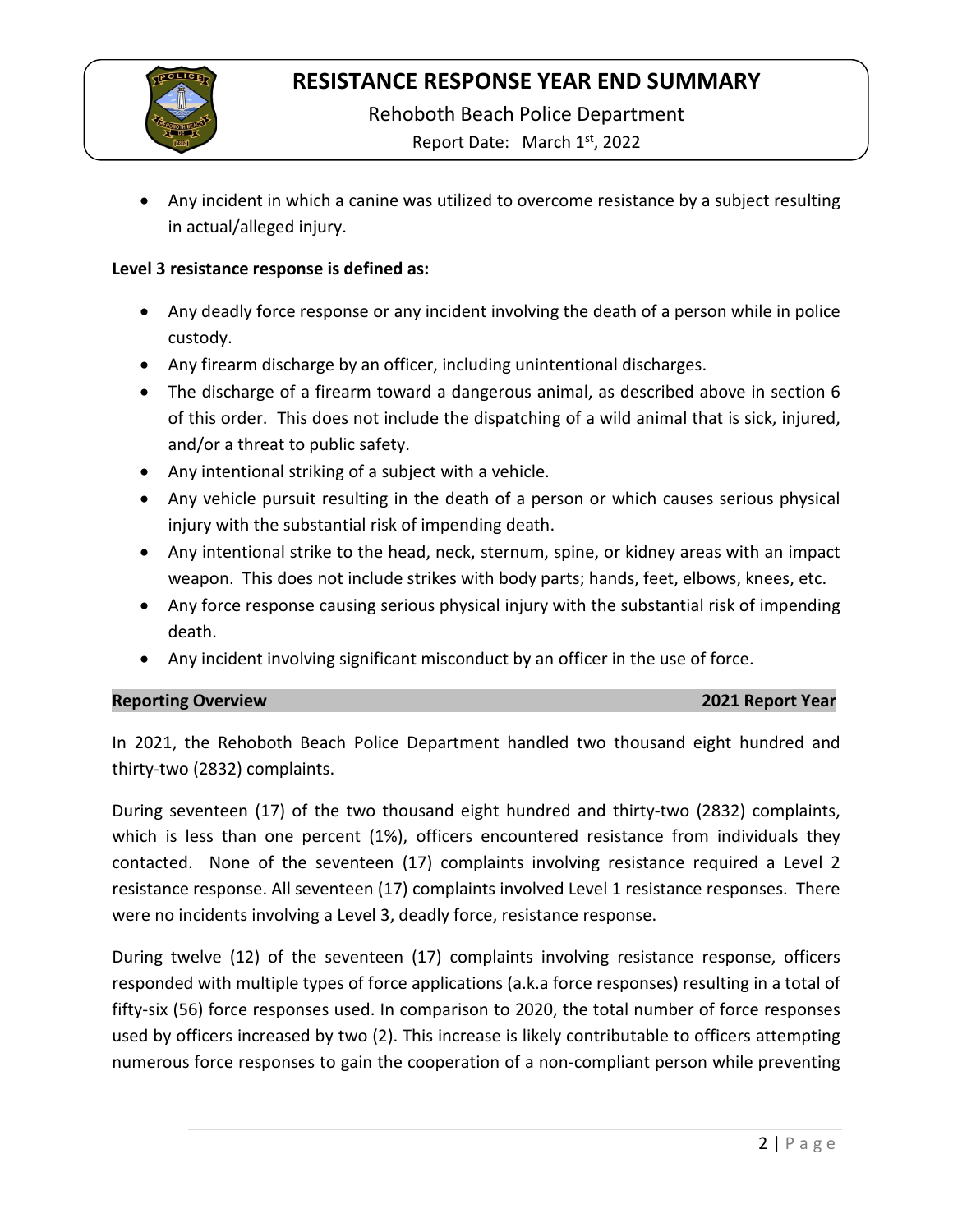

Rehoboth Beach Police Department

Report Date: March 1<sup>st</sup>, 2022

injury. It is important to note that Twenty-one (21) of the fifty-six (56) force responses were verbal de-escalation. This is thirty-eight percent (38%) of the responses.



## **Weapons Involved 2021 Report Year**

The Rehoboth Beach Police Department issues all full-time COPT certified police officers the following weapons; OC Spray, Taser, Expandable Baton, Handgun, and Rifle. Seasonal police officers are only certified to carry OC Spray and an Expandable Baton.

During four (4) resistance response incidents the suspects were considered armed with a

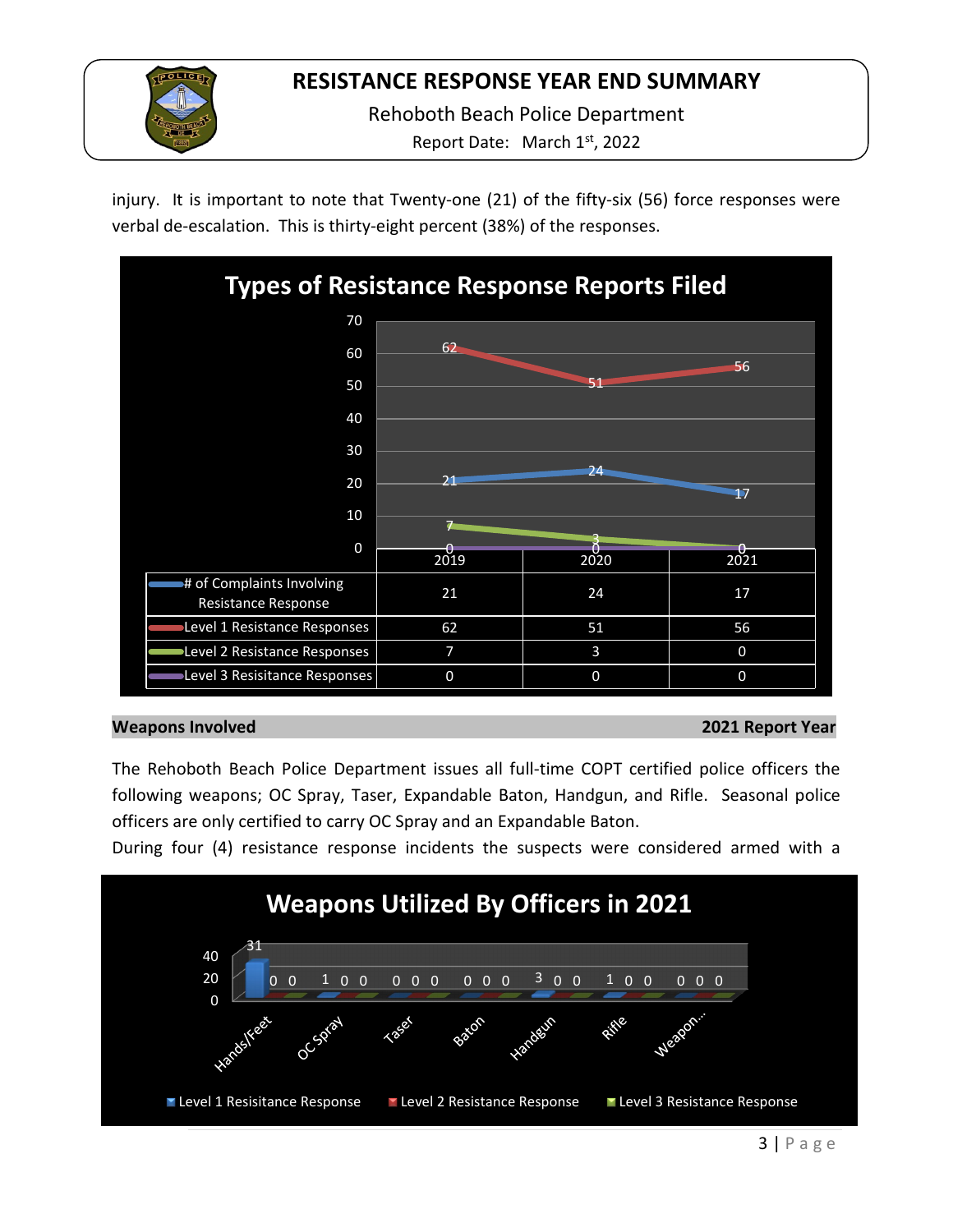

Rehoboth Beach Police Department Report Date: March 1st, 2022

weapon. The weapons with which the suspects were armed were two handguns and in one case it was unknown if the suspect was armed when officers responded.

## **Injuries Associated with Resistance Response 2021 Report Year**

In 2021, one officer was injured while responding to a resisting suspect while on the contrary no (0) suspects were injured as a result of any resistance response by officers. The officer's injury required surgery, but the officer has since successfully returned to duty.



## **Associated Crimes & Actions 2021 Report Year**

As depicted below, the types of criminal activity associated with suspect resistance in 2021 were disorderly conduct, assaults/threats, criminal impersonation, theft, lewdness, and driving under the influence. Four (4) of the resistance response incidents occurred while officers were assisting another agency and two (2) others while responding to mental patient/overdose complaints.

Additionally, illustrated below are the types of behaviors or actions of the suspects just prior to resistance.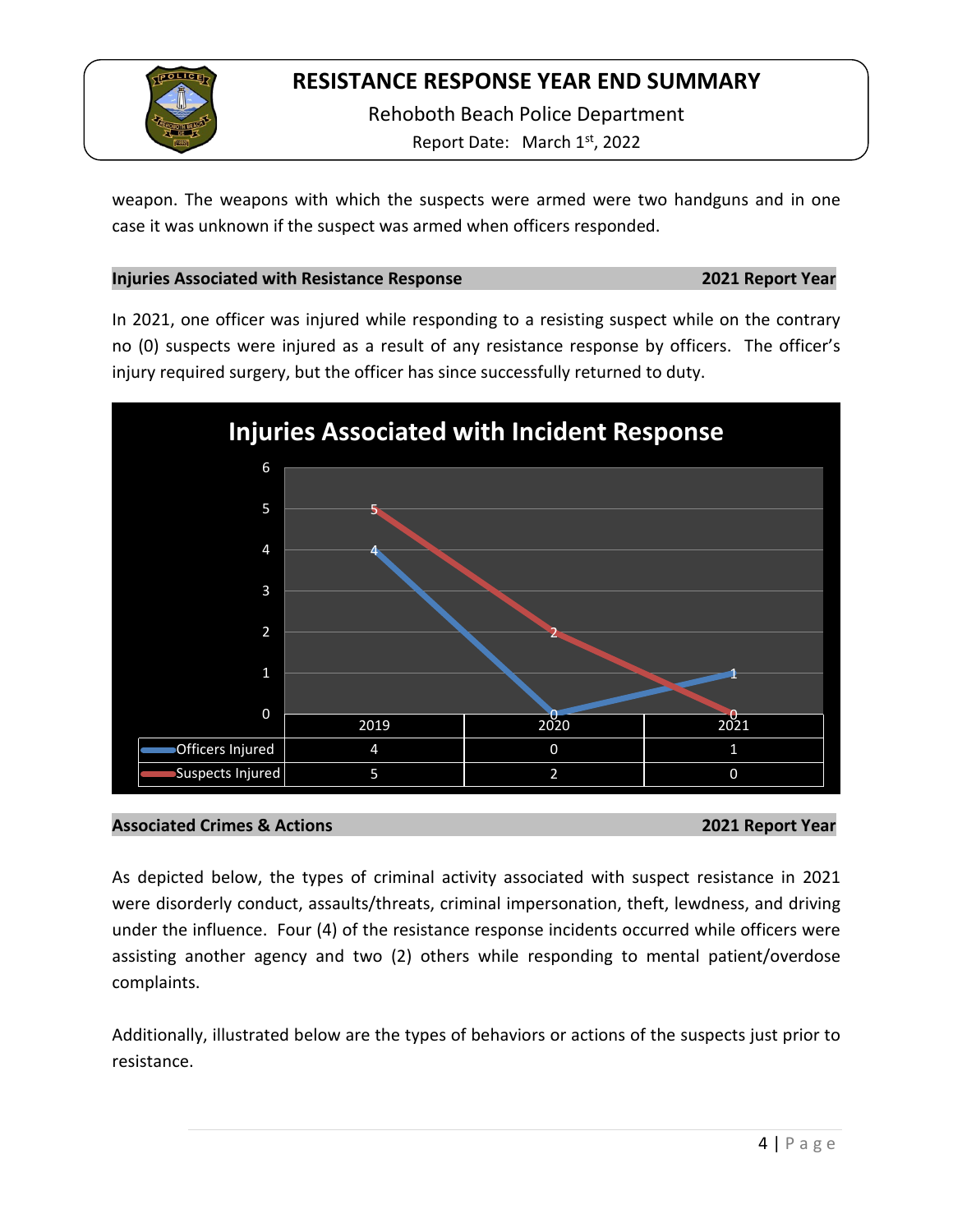

Rehoboth Beach Police Department

Report Date: March 1<sup>st</sup>, 2022

Both charts illustrate the level of resistance response required to control the incident.



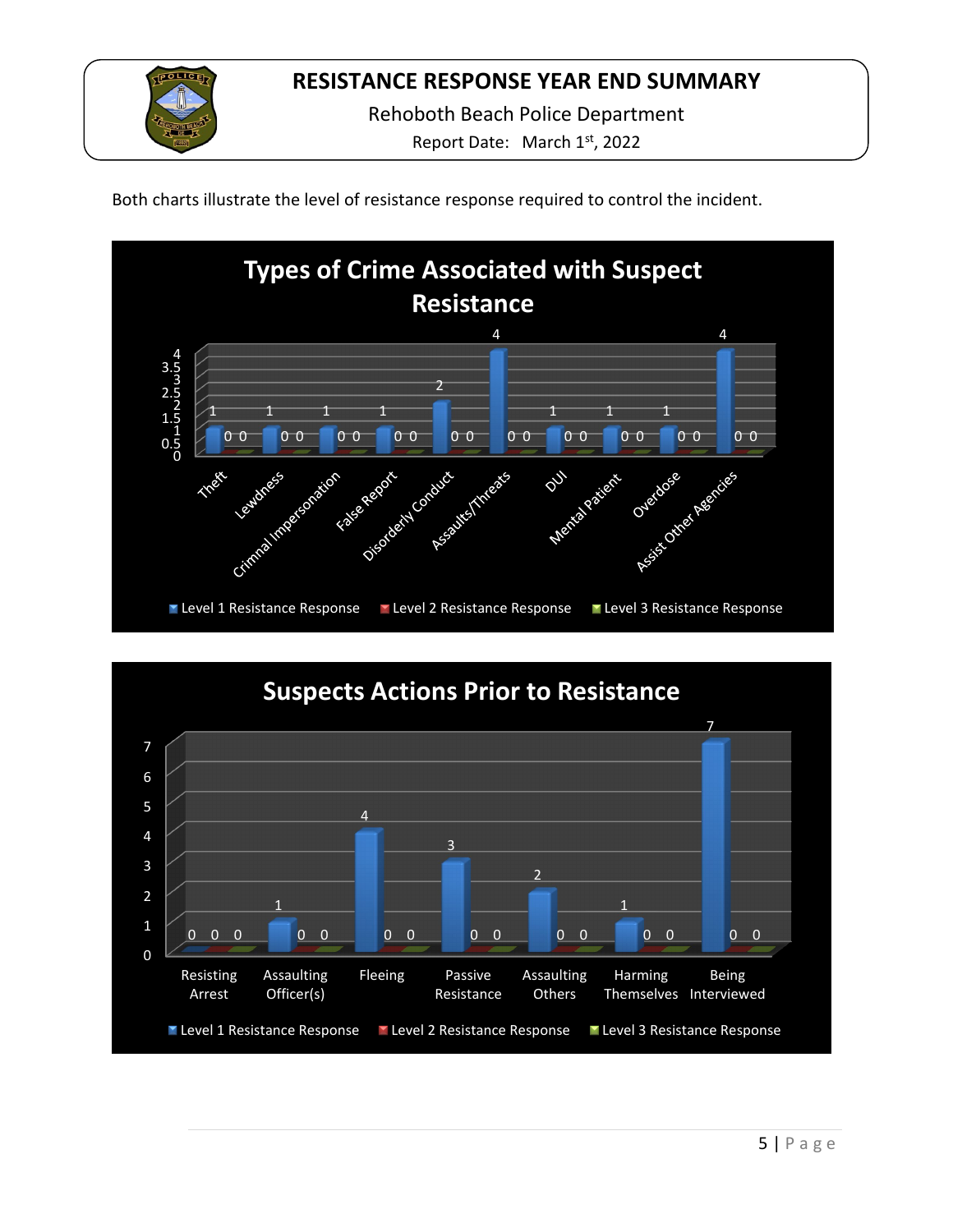

Rehoboth Beach Police Department Report Date: March 1st, 2022

## **Resistance Response Logistical Data 2021 Report Year**

The following chart illustrates resistance response occurrence in correlation to the months of the year, days of the week, the patrol shift during which they occurred, and the assignments of the officers involved.



*\* This chart shows that resistance response incidents increase in frequency as complaint volume increases during the summer season, which is expected due to population increase. This trend carries into the shoulder months of April, May, September, and October as well.* 



*\* This chart shows that resistance response incidents increase in frequency on weekend days, which is expected due to population increase.*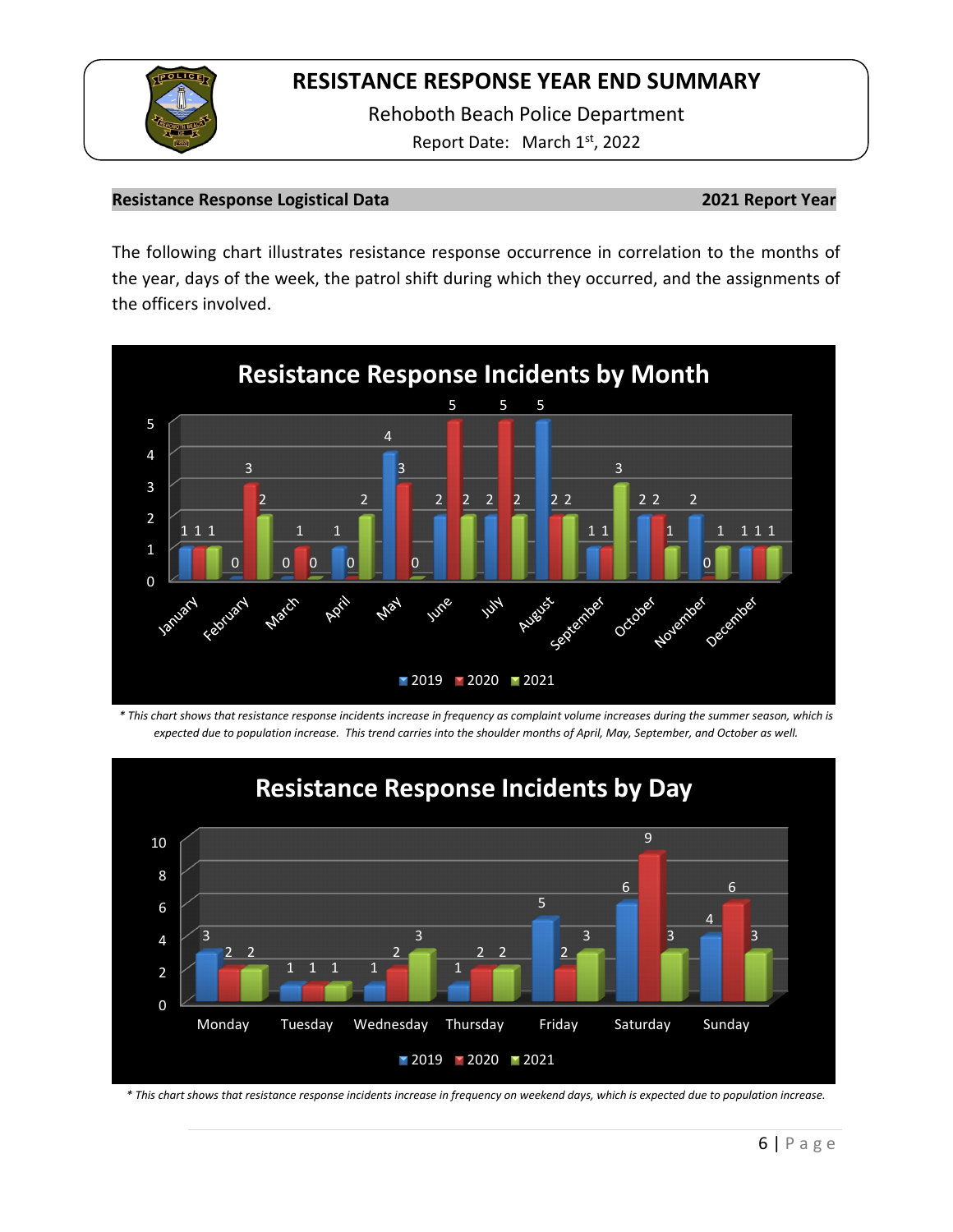

Rehoboth Beach Police Department

Report Date: March 1st, 2022



*\* This chart illustrates that in the past two years more resistance response incidents occurred during nightwork hours.*



*\* This chart illustrates that full-time patrol officers report the most resistance response incidents which is to be expect as they respond to the most calls for service on an annual basis.* 

*\*\* It is important to note that the total number of officers involved is greater than the total number of resistance response incidents as quite often more than one officer is involved in a single resistance response incident.*